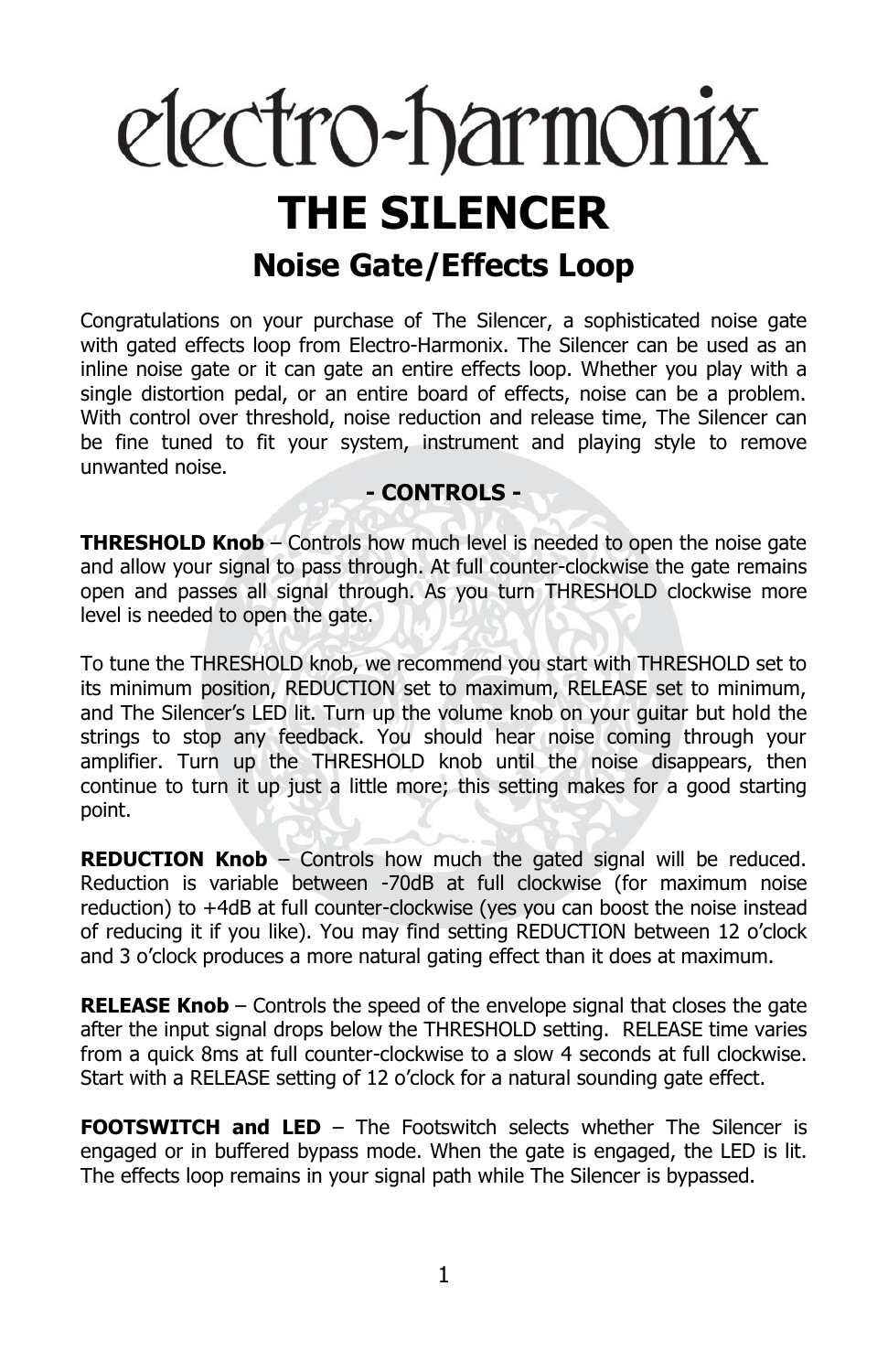**INPUT Jack** – Plug your instrument into this ¼" jack which is the main audio input for The Silencer. The input impedance is  $2M<sub>\Omega</sub>$ .

**OUTPUT Jack** – The OUTPUT jack is The Silencer's main audio output. The gated signal exits through the OUTPUT jack. The output impedance is  $300\Omega$ .

**SEND Jack –** Connect the SEND jack to the beginning of your effects loop. The output impedance is 300 $\Omega$ . The SEND jack outputs a buffered version of the signal present at the INPUT jack at all times. If you do not need to use the Silencer's effects loop, the SEND jack could also be used to split the input signal.

**RETURN Jack –** Connect the end of your effects loop to the RETURN jack. The signal preset at the RETURN jack is gated by The Silencer. The input impedance is  $1M<sub>\Omega</sub>$ . If you are not using the effects loop and prefer to use The Silencer as an inline gate, do not plug anything into the RETURN jack.

**9V Power Jack** – Although The Silencer accepts 9V Batteries, it can also be powered from an Electro-Harmonix 9.6DC-200BI power supply. Plug the output of the AC adapter into the 9V power jack located at the top of the Silencer. The Silencer draws 22mA at 9VDC with a **center negative plug**. The Silencer accepts Boss® and Ibanez® style AC Adapters.

# **- REMOVING BOTTOM COVER/CHANGING THE BATTERY -**

To change your 9-volt battery, you must remove the 4 screws on the bottom of The Silencer. Once the screws are removed, you can take off the bottom plate and change the battery. **We recommend 9V alkaline batteries**. Please do not touch the circuit board while the bottom plate is off or you risk damaging a component.